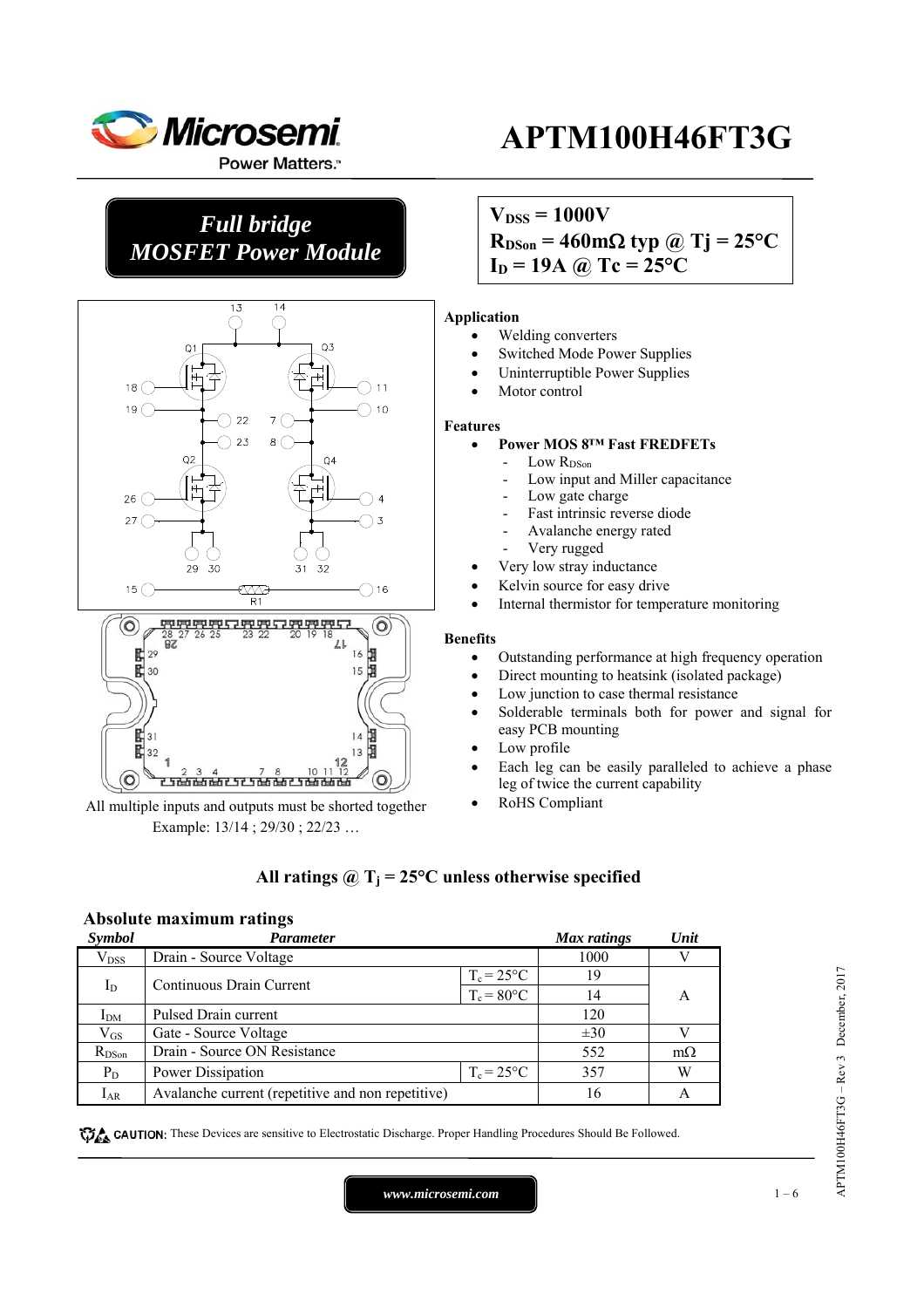

**Power Matters.**"

## **Electrical Characteristics**

| <i>Symbol</i>    | <i>Characteristic</i>           | <b>Test Conditions</b>            | Min | Tvn | <b>Max</b> | Unit      |
|------------------|---------------------------------|-----------------------------------|-----|-----|------------|-----------|
| I <sub>DSS</sub> | Zero Gate Voltage Drain Current | $V_{DS} = 1000V$ ; $V_{GS} = 0V$  |     |     | 250        | μA        |
| $R_{DS(on)}$     | Drain – Source on Resistance    | $V_{GS} = 10V$ , $I_D = 16A$      |     | 460 | 552        | $m\Omega$ |
| $V_{GS(th)}$     | Gate Threshold Voltage          | $V_{GS} = V_{DS}$ , $I_D = 2.5mA$ |     |     |            |           |
| $I_{GSS}$        | Gate – Source Leakage Current   | $V_{GS} = \pm 30$ V               |     |     | $\pm 150$  | nA        |

## **Dynamic Characteristics**

| <i><b>Symbol</b></i> | <i>Characteristic</i>               | <b>Test Conditions</b>                                                 | Min | $\boldsymbol{Typ}$ | <b>Max</b> | Unit               |
|----------------------|-------------------------------------|------------------------------------------------------------------------|-----|--------------------|------------|--------------------|
| $C$ <sub>iss</sub>   | Input Capacitance                   | $V_{GS} = 0V$                                                          |     | 6800               |            |                    |
| $C_{\rm oss}$        | <b>Output Capacitance</b>           | $V_{DS} = 25V$                                                         |     | 715                |            | pF                 |
| $C_{\rm rss}$        | Reverse Transfer Capacitance        | $f = 1MHz$                                                             |     | 92                 |            |                    |
| $Q_{g}$              | Total gate Charge                   | $V_{GS} = 10V$                                                         |     | 260                |            | nC                 |
| $Q_{gs}$             | Gate – Source Charge                | $V_{Bus} = 500V$                                                       |     | 46                 |            |                    |
| $Q_{gd}$             | Gate – Drain Charge                 | $I_D = 16A$                                                            |     | 125                |            |                    |
| $T_{d(on)}$          | Turn-on Delay Time                  | Resistive switching $\omega$ 25°C                                      |     | 36                 |            |                    |
| $T_r$                | Rise Time                           | $V_{GS} = 15V$<br>$V_{Bus} = 667V$<br>$I_D = 16A$<br>$R_G = 2.2\Omega$ |     | 37                 |            |                    |
| $T_{d(\text{off})}$  | Turn-off Delay Time                 |                                                                        |     | 140                |            | ns                 |
| $T_f$                | Fall Time                           |                                                                        |     | 35                 |            |                    |
| $R_{th,IC}$          | Junction to Case Thermal Resistance |                                                                        |     |                    | 0.35       | $\rm ^{\circ} C/W$ |

### **Source - Drain diode ratings and characteristics**

| <i><b>Symbol</b></i> | <i>Characteristic</i>            | <b>Test Conditions</b>       |                    | Min | Typ | <b>Max</b> | Unit    |
|----------------------|----------------------------------|------------------------------|--------------------|-----|-----|------------|---------|
|                      | Continuous Source current        |                              | $Tc = 25^{\circ}C$ |     |     | 19         |         |
| $I_{S}$              | (Body diode)                     |                              | $Tc = 80^{\circ}C$ |     |     | 14         | A       |
| $V_{SD}$             | Diode Forward Voltage            | $V_{GS} = 0V$ , $I_S = -16A$ |                    |     |     |            |         |
| dv/dt                | Peak Diode Recovery <sup>O</sup> |                              |                    |     |     | 25         | V/ns    |
| $t_{rr}$             | Reverse Recovery Time            |                              | $T_i = 25$ °C      |     |     | 290        |         |
|                      |                                  | $I_s = -16A$<br>$V_R = 100V$ | $T_i = 125$ °C     |     |     | 600        | ns      |
| $Q_{rr}$             | Reverse Recovery Charge          | $dis/dt = 100A/\mu s$        | $T_i = 25$ °C      |     | 1.3 |            |         |
|                      |                                  |                              | $T_i = 125$ °C     |     | 3.5 |            | $\mu$ C |

 dv/dt numbers reflect the limitations of the circuit rather than the device itself.  $I_S \leq -16A$  di/dt  $\leq 1000A/\mu s$   $V_{DD} \leq 667V$   $T_j \leq 125^{\circ}C$ 

> APTM100H46FT3G - Rev 3 December, 2017 APTM100H46FT3G – Rev 3 December, 2017

*www.microsemi.com* 2-6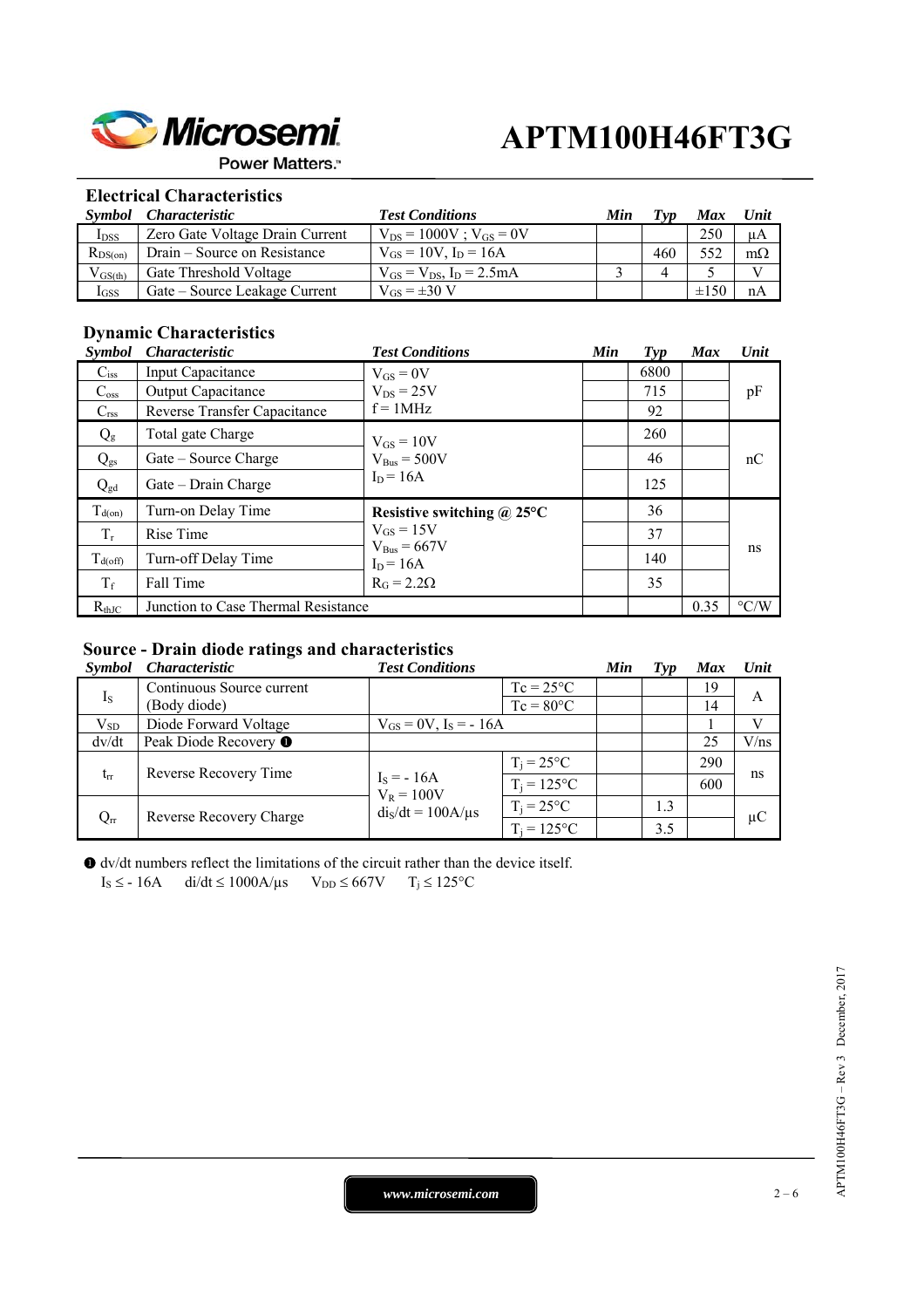

**Power Matters.**"

### **Thermal and package characteristics**

|                   | Symbol Characteristic                                               |             |    | Min   | <b>Max</b>     | Unit            |
|-------------------|---------------------------------------------------------------------|-------------|----|-------|----------------|-----------------|
| V <sub>ISOL</sub> | RMS Isolation Voltage, any terminal to case $t = 1$ min, $50/60$ Hz |             |    | 4000  |                |                 |
| $T_{\rm J}$       | Operating junction temperature range                                |             |    | $-40$ | 150            |                 |
| <b>T</b> JOP      | Recommended junction temperature under switching conditions         |             |    | $-40$ | $T_J$ max - 25 | $\rm ^{\circ}C$ |
| $T_{STG}$         | Storage Temperature Range                                           |             |    | $-40$ | 125            |                 |
| $T_{\rm C}$       | <b>Operating Case Temperature</b>                                   |             |    | $-40$ | 125            |                 |
| Torque            | Mounting torque                                                     | To heatsink | M4 |       |                | N.m             |
| Wt                | Package Weight                                                      |             |    |       | 110            |                 |

**Temperature sensor NTC** (see application note APT0406 on www.microsemi.com for more information).

| <b>Symbol</b>          | <i>Characteristic</i>    |                | Min | Tvp  | Max | Unit          |
|------------------------|--------------------------|----------------|-----|------|-----|---------------|
| $R_{25}$               | Resistance $\omega$ 25°C |                |     | 50   |     | $k\Omega$     |
| $\Delta R_{25}/R_{25}$ |                          |                |     |      |     | $\frac{0}{0}$ |
| $B_{25/85}$            | $T_{25}$ = 298.15 K      |                |     | 3952 |     |               |
| $\Delta B/B$           |                          | $T_c = 100$ °C |     |      |     | $\frac{0}{0}$ |



## Package outline (dimensions in mm)



See application note 1906 - Mounting Instructions for SP3F Power Modules on www.microsemi.com

*www.microsemi.com* 3 – 6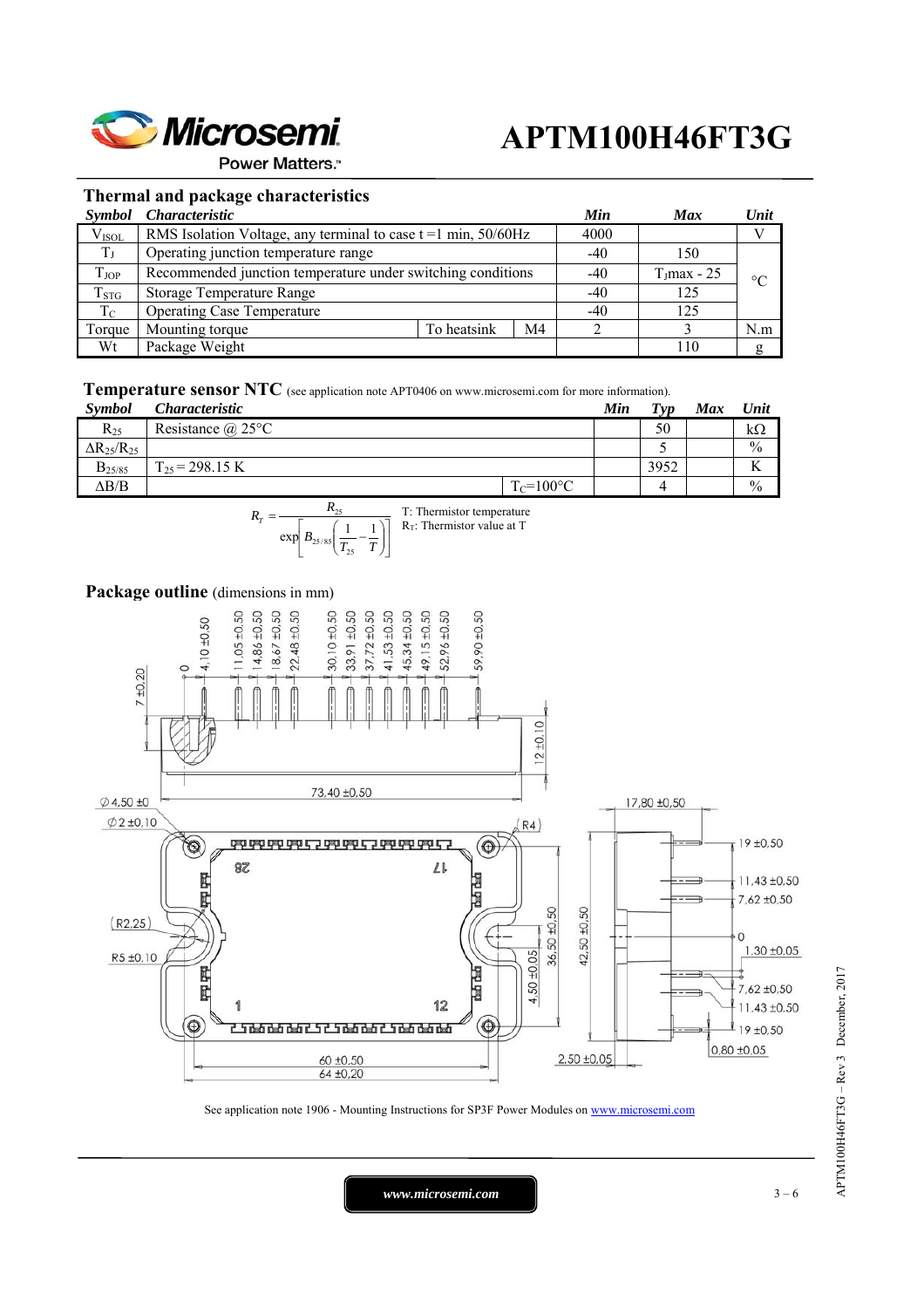

**Power Matters.** 

### **Typical Performance Curve**



*www.microsemi.com* 4-6

# **APTM100H46FT3G**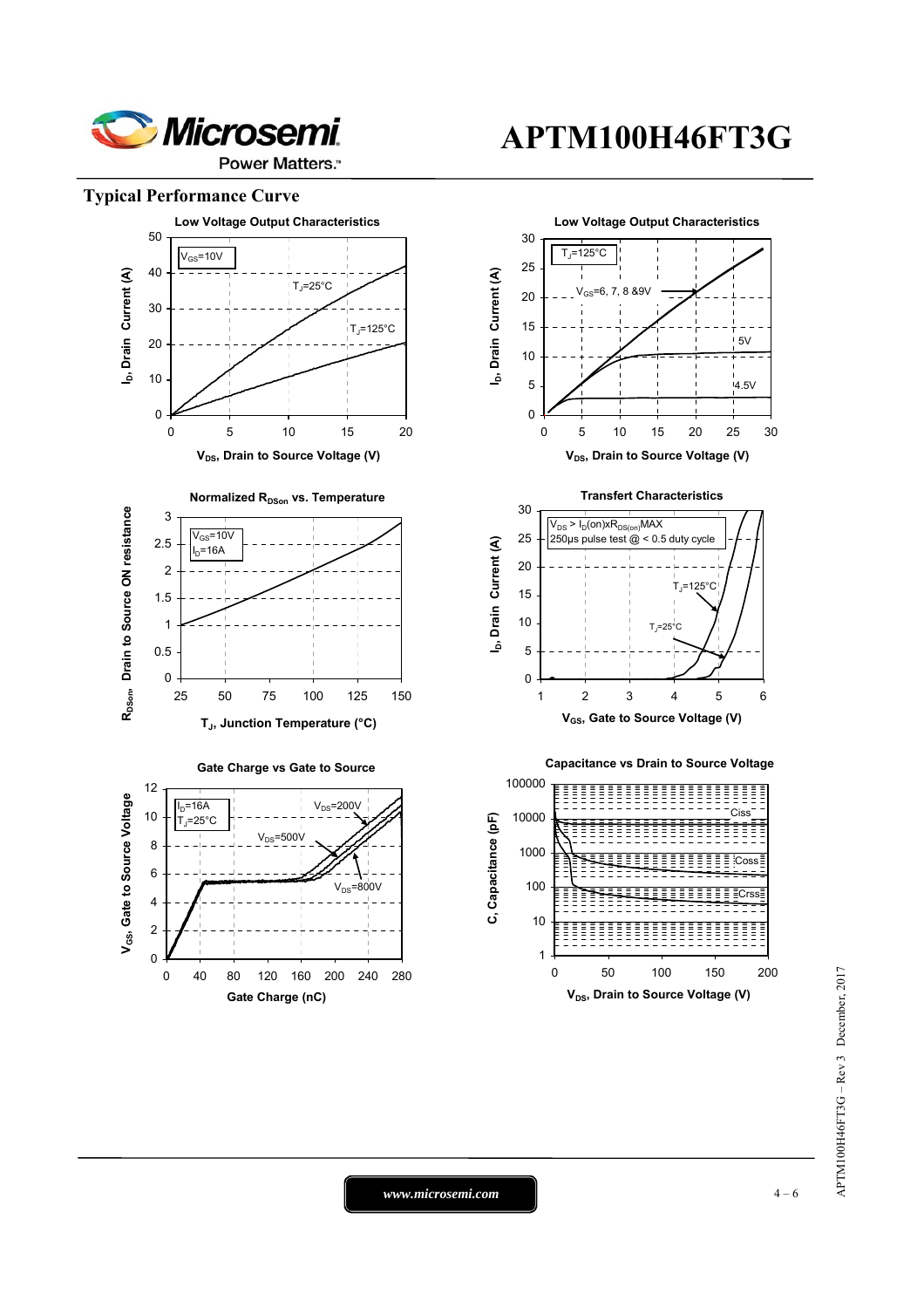





**rectangular Pulse Duration (Seconds)**

*www.microsemi.com* 15 – 6